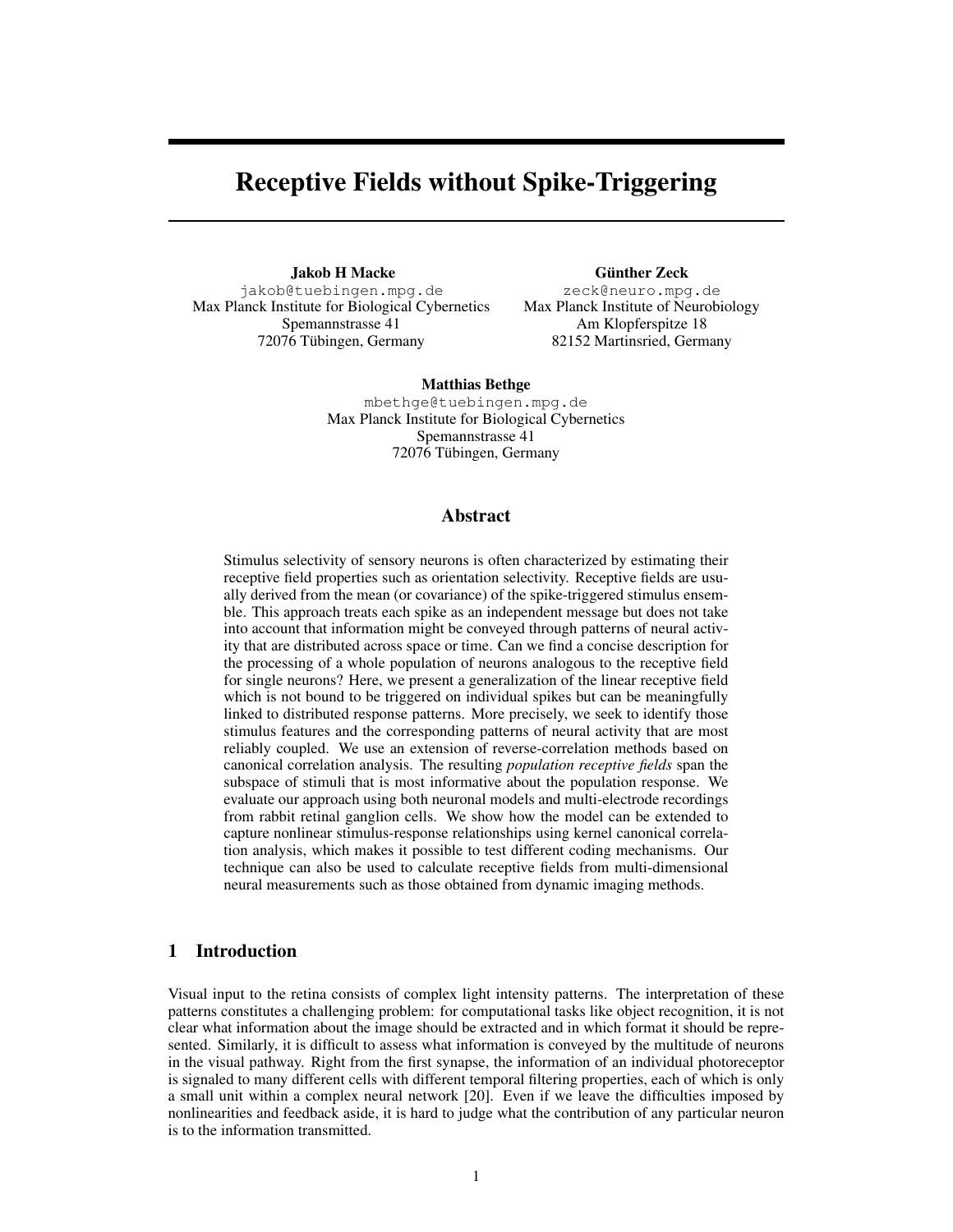The prevalent tool for characterizing the behavior of sensory neurons, the spike triggered average,  $\frac{1}{2}$ is based on a quasi-linear model of neural responses  $[15]$ . For the sake of clarity, we consider an idealized model of the signaling channel

$$
y = Wx + \xi, \qquad (1)
$$

where  $\mathbf{y} = (y_1, \dots, y_N)^T$  denotes the vector of neural responses, x the stimulus parameters,  $W = (y_1, \dots, y_N)^T$  the filter metrix with row  $\mathcal{P}_k$  containing the receptive field  $\mathbf{w}_k$  of neuron k and f  $(\mathbf{w}_1, \dots, \mathbf{w}_N)^T$  the filter matrix with row 'k' containing the receptive field  $\mathbf{w}_k$  of neuron k, and  $\xi$ <br>is the neige. The spike triggered everges only allows description of the stimulus response function is the noise. The spike-triggered average only allows description of the stimulus-response function (i.e. the  $w_k$ ) of one single neuron at a time. In order to understand the collective behavior of a neuronal population, we rather have to understand the behavior of the matrix  $W$ , and the structure neuronal population, we rather have to understand the behavior of the matrix  $W$ , and the matrix  $\alpha$  the matrix  $\alpha$  the matrix  $\alpha$  the matrix  $\alpha$ of the noise correlations Σ<sup>ξ</sup> : Both of them influence the feature selectivity of the population.

Can we find a compact description of the features that a neural ensemble is most sensitive to? In the case of a single cell, the receptive field provides such a description: It can be interpreted as the "favorite stimulus" of the neuron, in the sense that the more similar an input is to the receptive field, the higher is the spiking probability, and thus the firing rate of the neuron. In addition, the receptive field can easily be estimated using a spike-triggered average, which, under certain assumptions, field can easily be estimated using a spike-triggered average, which, under certain assumptions, under the certain assumptions  $\eta$ yields the optimal estimate of the receptive field in a linear-nonlinear cascade model [1 1 ] .

If we are considering an ensemble of neurons rather than a single neuron, it is not obvious what to trigger on: This requires assumptions about what patterns of spikes or modulations in firing rates across the population carry information about the stimulus. Rather than addressing the question "what features of the stimulus are correlated with the occurence of spikes", the question now is: "What stimulus features are correlated with what patterns of spiking activity?" [14]. Phrased in the language of information theory, we are searching for the subspace that contains most of the mulanguage of information theory, we are searching for the subspace that contains most of the mutual information between sensory inputs and neuronal responses. By this dimensionality reduction technique, we can find a compact description of the processing of the population.

As an efficient implementation of this strategy, we present an extension of reverse-correlation meth-<br>ods based on canonical correlation analysis. The resulting population receptive fields (PRFs) are not ous based on canonical correlation analysis. The resulting population receptive fields (PRFs) are not not not bound to be triggered on individual spikes but are linked to response patterns that are simultaneously determined by the algorithm.

We calculate the PRF for a population consisting of uniformly spaced cells with center-surround receptive fields and noise correlations, and estimate the PRF of a population of rabbit retinal ganglion cells from multi-electrode recordings. In addition, we show how our method can be extended to cells from multi-electrode recordings. In addition, we show how our method can be extended to  $\sinh \alpha$  which explore different hypotheses about the neural code, such as spike latencies or interval coding, which require nonlinear read out mechanisms .

### 2 From reverse correlation to canonical correlation

We regard the stimulus at time t as a random variable  $X_t \in \mathbb{R}^n$ , and the neural response as  $Y_t \in \mathbb{R}^m$ .<br>For simplicity we assume that the stimulus consists of Gaussian white noise i.e.  $E(X) = 0$  and For simplicity, we assume that the stimulus consists of Gaussian white noise, i.e.  $E(X) = 0$  and  $E(X) = \mathbb{F}$  $Cov(X) = \mathbb{I}.$ 

The spike-triggered average a of a neuron can be motivated by the fact that it is the direction in stimulus-space maximizing the correlation-coefficient

$$
\rho = \frac{Cov(\mathbf{a}^T X, Y_1)}{\sqrt{Var(\mathbf{a}^T X)Var(Y_1)}}.
$$
\n(2)

between the filtered stimulus  $a^T X$  and a univariate neural response  $Y_1$ . In the case of a neural population, we are not only looking for the stimulus feature a, but also need to determine what population, we are not only looking for the stimulus feature a, but also need to determine what pattern of spiking activity b it is coupled with. The natural extension is to search for those vectors  $a_1$  and  $b_1$  that maximize

$$
\rho_1 = \frac{Cov(\mathbf{a}_1^T X, \mathbf{b}_1^T Y)}{\sqrt{Var(\mathbf{a}_1^T X)Var(\mathbf{b}_1^T Y)}}.
$$
(3)

"response filter"  $\mathbf{b}_1$ . Thus, we are simultaneously searching for features of the stimulus that the response finct  $\mathbf{b}_1$ . Thus, we are simultaneously searching for features of the stimulus that the stimulus that the stimulus that the stimulus that the stimulus that the stimulus that the stimulus that the stimulus th neural system is selective for, and the patterns of activity that it uses to signal the presence or absence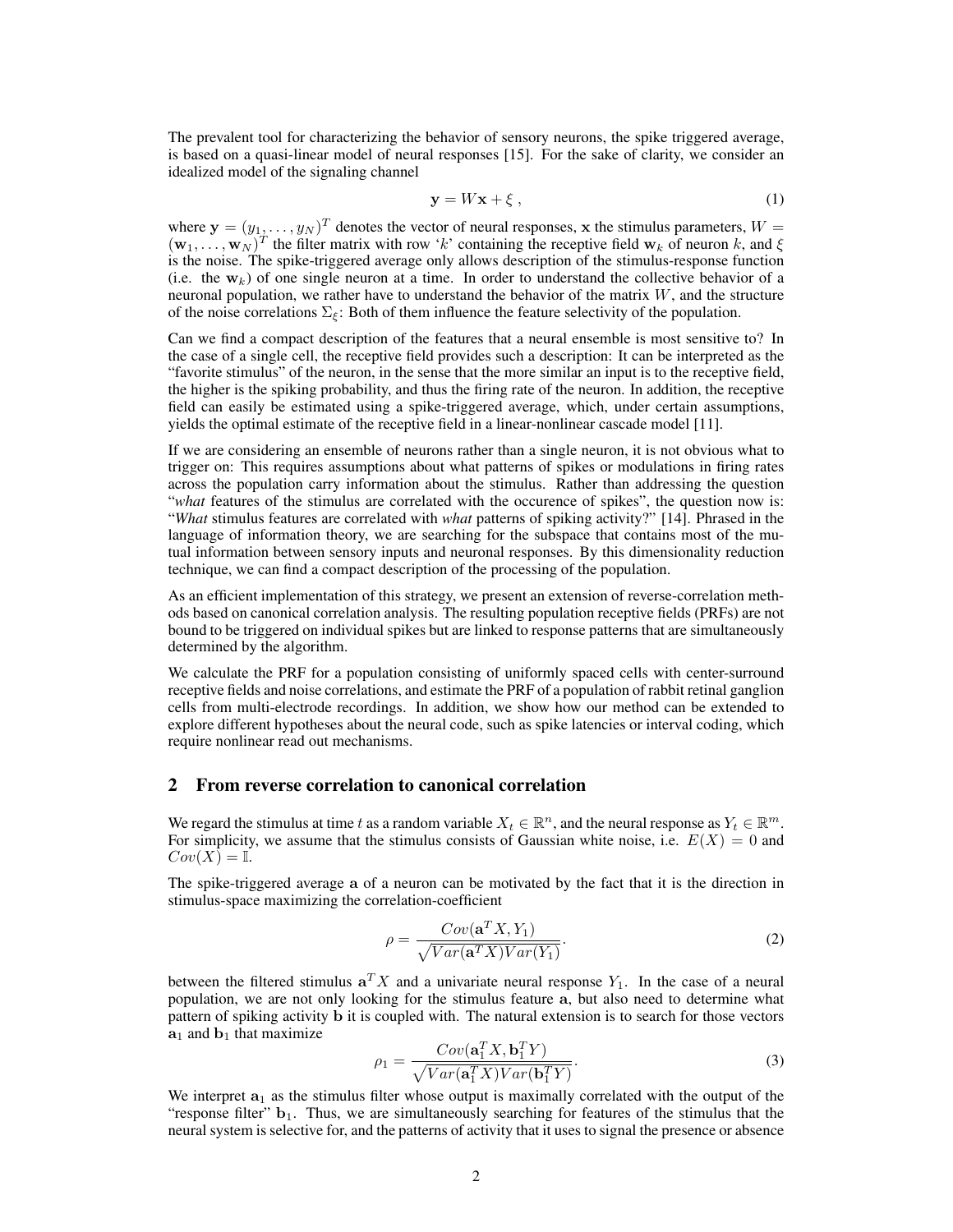of this feature. We refer to the vector  $a_1$  as the (first) *population receptive field* of the population, and  $b_1$  is the *response feature* corresponding to  $a_1$ . If a hypothetical neuron receives input from the and b1 is the response feature corresponding to  $a_1$ . If a hypothetical neuron receives input from the receives  $a_1$  is a theory of the ceives of the original linear population, and wants to decode the presence of the stimulus  $a_1$ , the weights of the optimal linear presence of the optimal linear readout [16] could be derived from  $b_1$ .

Canonical Correlation Analysis (CCA)  $[2]$  is an algorithm that finds the vectors and b1 that finds the vectors and b1 that finds the vectors and b1 that finds the vectors and b1 that  $\sum_{n=1}^{\infty}$  that the vectors and b maximize (3). We denote the covariances of X and Y by  $\Delta_x$ ,  $\Delta_y$ , the cross-covariance by  $\Delta_{xy}$ , and the whitened cross-covariance by

$$
C = \Sigma_x^{(-1/2)} \Sigma_{xy} \Sigma_y^{(-1/2)} . \tag{4}
$$

Let  $C = UDV^T$  denote the singular value decomposition of C, where the entries of the diagonal matrix D are non-negative and decreasing along the diagonal. Then, the k-th pair of canonical matrix D are non-negative and decreasing along the diagonal. Then, the  $k$ -th pair of canonical variables is given by  $\mathbf{a}_k = \sum_{k=1}^{n} \mathbf{a}_k \mathbf{a}_k = \sum_{j=1}^{n} \mathbf{v}_k$ , where  $\mathbf{u}_k$  and  $\mathbf{v}_k$  are the k-th column vectors of U and V, respectively. Furthermore, the k-th singular value of C, i.e. the k-th diag vectors of U and V, respectively. Furthermore, the  $\kappa$ -th singular value of  $\mathcal{L}$ , i.e. the k-th diagonal value of  $\mathcal{L}$  value of  $\mathcal{L}$  value of  $\mathcal{L}$  value of  $\mathcal{L}$  value of  $\mathcal{L}$  value of  $\mathcal{L}$  va entry of D is the correlation-coefficient  $\rho_k$  of  $\mathbf{a}_k^T X$  and  $\mathbf{b}_k^T Y$ . The random variables  $\mathbf{a}_i^T X$  and  $\mathbf{a}_j^T X$ are uncorrelated for  $i \neq j$ .

Importantly, the solution for the optimization problem in CCA is unique and can be computed efficiently via a single eigenvalue problem. The population receptive fields and the characteristic patterns are found by a joint optimization in stimulus and response space. Therefore, one does patterns are found by a joint optimization in stimulus and response space. Therefore, one does not applicate not need to know—or assume—a priori what features the population is sensitive to, or what spike patterns convey the information.

The first K PRFs form a basis form a  $\alpha$  and  $\alpha$  and  $\alpha$  that the neural population is most sensitive sensitive  $\alpha$  and the individual basis vectors  $\alpha$  are an anomalous to the individual  $\alpha$ to, and the individual basis vectors  $a_k$  are sorted according to their "informativeness"  $[13, 17]$ .

The mutual information between two one-dimensional Gaussian Variables with correlation  $\rho$  is given by  $M1_{Gauss} = -\frac{1}{2} \log(1 - \rho^2)$ , so maximizing correlation coefficients is equivalent to maximizing mutual information [3]. Assuming the neural response V to be Gaussian, the subspace spanned by mutual information [3]. Assuming the neural response Y to be Gaussian, the subspace spanned by the first K vectors  $B_K = (\mathbf{b}_1, ..., \mathbf{b}_K)$  is also the K-subspace of stimuli that contains the maximal the first K vectors  $B_K = (b_1, \ldots, b_K)$  is also the K-subspace of stimuli that contains the maximal and maximal that contains the maximal amount of mutual information between stimuli and neural response. That is

$$
B_K = \underset{B \in R^{n \times k}}{\operatorname{argmax}} \frac{\det (B^T \Sigma_y B)}{\det (B^T \left(\Sigma_y - \Sigma_{xy}^T \Sigma_x^{(-1)} \Sigma_{xy}\right) B)} \quad . \tag{5}
$$

 $- \Sigma_x^2$ <br>optim<br>oes no<br> $\Sigma_s$  and Thus, in terms of dimensionality reduction, CCA does not point as on to leave as oriented PCA optimizes to  $\sinh$ response covariance  $\Sigma_y = \Sigma_s + \Sigma_{\xi}$  splits into signal  $\Sigma_s$  and noise  $\Sigma_{\xi}$  covariance. Instead, it uses the cross-covariance  $\Sigma_{x,y}$  which is directly available from reverse correlation experiments. In addition,  $\epsilon_{\text{C}}$  covariance  $\omega_{xy}$  which is directly available generate correlation experiments. In addition,  $\epsilon_{xy}$  $\text{CCT}$  not only returns the most predictable response features  $b_1, \ldots, b_K$  but also the most predictive stimulus components  $A_K = (\mathbf{a}_1, \dots \mathbf{a}_K)$ .

For general Y and for stimuli X with elliptically contoured distribution,  $MI_{Gauss} - J(A^T X)$  provides a lower bound to the mutual information between  $A^T X$  and  $B^T Y$ , where

$$
J(ATX) = \frac{1}{2}\log(\det(2\pi eAT\Sigma_x A)) - h(ATX)
$$
\n(6)

 $-h(A^T X)$  (6)<br>
opy. Since for elliptically contoured<br>
e seen as the solution of a variational<br>
ion. Maximizing mutual information<br>
ally multiple repetitions of the same is the Negentropy of  $A^T X$ , and  $h(A^T X)$  its differential entropy. Since for elliptically contoured<br>distributions  $I(A^T Y)$  does not depend on A, the PPEs sen ha seen as the solution of a variational distributions  $J(A^T X)$  does not depend on A, the PRFs can be seen as the solution of a variational approach, maximizing a lower bound to the mutual information. Maximizing mutual information directly is hard, requires extensive amounts of data, and usually multiple repetitions of the same stimulus sequence.

# 3 The receptive field of a population of neurons

#### 3.1 The effect of tuning functions and noise correlations

To initiate the relationship between the tuning-functions of individual neurons and the PRFs  $\epsilon$  22],  $\epsilon$  and  $\epsilon$  is  $\epsilon$  and the PRFs  $\epsilon$  and the property of  $\epsilon$  and the PRFs  $\epsilon$  and  $\epsilon$  and  $\epsilon$  and  $\epsilon$  and  $\epsilon$ we calculate the first PRF of a simple one-dimensional population model consisting of center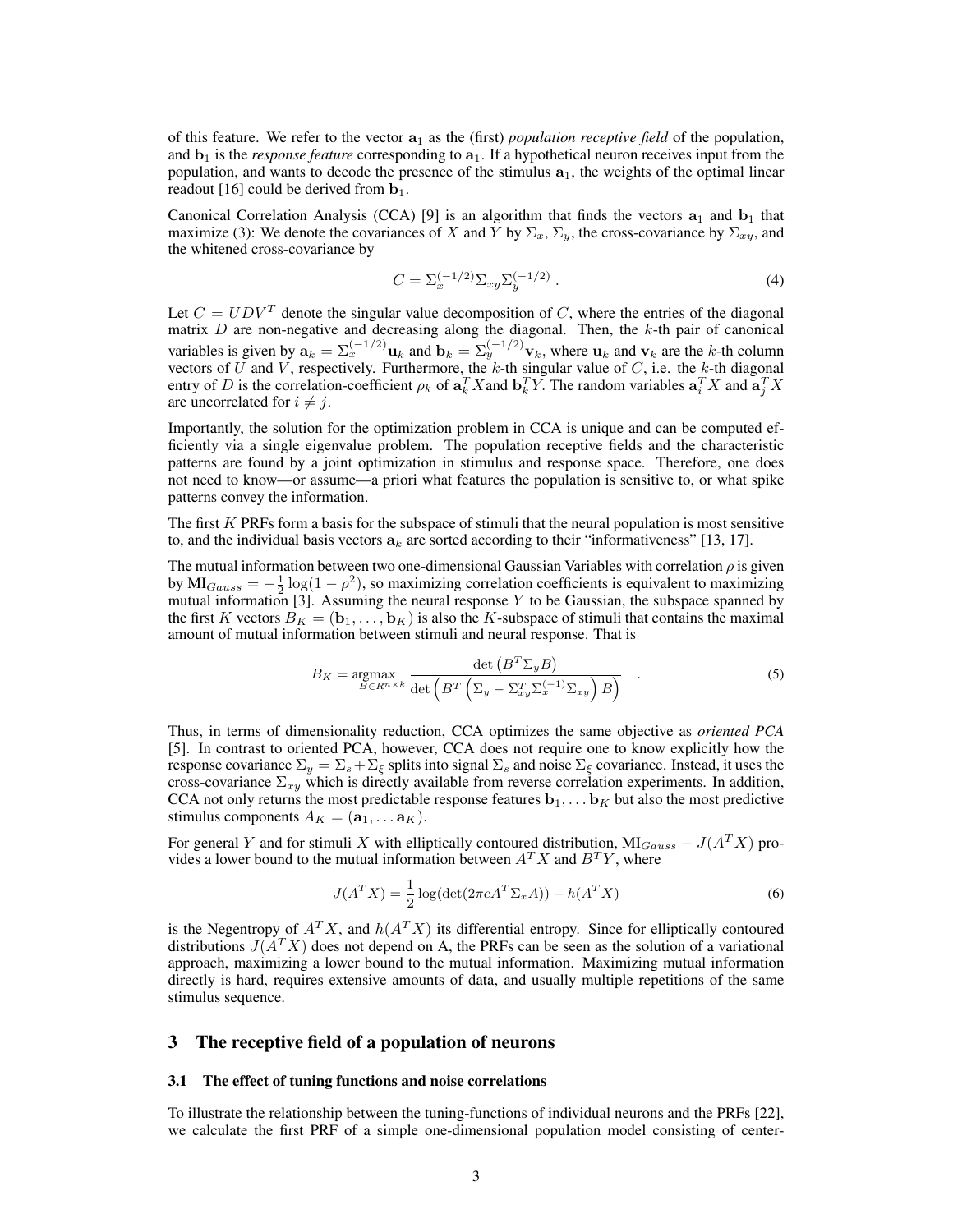surround neurons. Each tuning function is modeled by a "Difference of Gaussians" (DOG) !

$$
f(x) = \exp\left(-\frac{1}{2}\left(\frac{x-c}{\sigma}\right)^2\right) - A\exp\left(-\frac{1}{2}\left(\frac{x-c}{\eta}\right)^2\right) \tag{7}
$$

 $-\frac{1}{2}$ <br>ibu<br>i  $\sigma$ <br>of  $\left(-\frac{c}{\sigma}\right)^2$  – A exp  $\left(-\frac{1}{2}\left(\frac{x-c}{\eta}\right)\right)$ <br>wer the real axis. The width  $\eta$ <br>ne positive Gaussian. If the area DOG-fillter is zero, i.e. the no  $-\frac{1}{2}$ <br>The un.<br>, i. set to be twice as large as the width  $\sigma$  of the positive Gaussian. If the area of both Gaussians is the same  $(A = 1)$ , the DC component of the DOG-fillter is zero, i.e. the neuron is not sensitive to the same ( $A = 1$ ), the DC component of the DOG-fillmet is zero, i.e. the neuron is not sensitive to the neuron is not sensitive to the neuron is not sensitive to the neuron is not sensitive to the neuron is not sensitive to t mean luminance of the stimulus. If the ratio between both areas becomes substantially unbalanced, the DC component will become the largest signal  $(A \approx 0)$ .

In addition to the parameter  $A$ , we will study the length scale of noise correlations  $A$  [10]. Specifically, we assume exponentially decaying holse correlation with  $\mathbb{Z}_{\xi}(s) = \exp(-|s|/\lambda)$ .

As this model is invariant under spatial shifts, the first  $\Gamma$  KP can be vecaled to originate the procedurated by finding the spatial  $\Gamma$  $\frac{f_{\text{ref}}}{f_{\text{ref}}}$  at which the SNR is maximal. That is , the first  $\frac{f_{\text{ref}}}{f_{\text{ref}}}$  is  $\frac{f_{\text{ref}}}{f_{\text{ref}}}$  is  $\frac{f_{\text{ref}}}{f_{\text{ref}}}$  is  $\frac{f_{\text{ref}}}{f_{\text{ref}}}$  is  $\frac{f_{\text{ref}}}{f_{\text{ref}}}$  is  $\frac{f_{\text{ref}}}{f_{\text{ref}}}$  is  $\frac{f_{\$ of the population transfer function. The SNR is given by

$$
SNR(\omega) = \left(\frac{1 + \lambda^2 \omega^2}{2\lambda} \left( e^{-\omega^2 \sigma^2} + A^2 e^{-\eta^2 \omega^2} - 2A e^{-\frac{\sigma^2 + \eta^2}{2}\omega^2} \right) \right)^2.
$$
 (8)

The passband of the first population filter moves as a function of both parameters A and  $\lambda$ . It equals the DC component for small A (i.e. large imbalance) and small  $\lambda$  (i.e. short correlation length). In the DC component for small A (i.e. large imbalance) and small  $\Lambda$  (i.e. short correlation length). In this case, the mean intensity is the stimulus property that is most faithfully signaled by the ensemble.



Figure 1: Spatial frequency of the first PRF for the model described above.  $\lambda$  is the length-scale of the noise correlations, A is the weight of the negative Gaussian in the DOG-model. The region in the noise correlations, A is the weight of the negative Gaussian in the DOG-model. The region in the region in the region in the region in the region in the region in the region in the region in the region in the region i the bottom left corner (bounded by the white line) is the part of the parameter-space in which the PRF equals the DC component.

#### 3.2 The receptive field of an ensemble of retinal ganglion cells

We mapped the population receptive fields of rabbit retinal ganglion cells recorded with  $\alpha$  whole $m$ ount preparation. We are not primarily interested in prediction performance  $[12]$ , but rather in properties  $\mathbf{E}$ dimensionality reduction: We want to characterize the filtering properties of the population.

The neurons were stimulated with a  $16 \times 16$  checkerboard consisting of binary white noise which was updated every 20ms. The experimental procedures are described in detail in [21]. After spikesorting, spike trains from 32 neurons were binned at 20ms resolution, and the response of a neuron sorting, spike trains from 32 neurons were binned at 20ms resolution, and the response of a neuron  $A<sub>0</sub>$  neurons  $A<sub>0</sub>$  neurons  $A<sub>0</sub>$  neurons  $A<sub>0</sub>$  neurons  $A<sub>0</sub>$  neurons  $A<sub>0</sub>$  neurons  $A<sub>0</sub>$ to a summar at time  $t$  was defined to consist of the the spike-counts in the 10 bins between 40ms and 240ms after t. Thus, each population response  $Y_t$  is a 320 dimensional vector.

Figure 3.2 A) displays the first 6 PRFs, the corresponding patterns of neural activity (B) and their correlation coefficients  $\rho_k$  (which were calculated using a cross-validation procedure). It can be seen that the PRFs look very different to the usual center-surrond structure of retinal ganglion. However, that the PRFs look very different to the usual center-surrond structure of retinal ganglion. However, the usual gas  $\frac{1}{2}$ one should keep in mind that it is really the space spanned by the PRFs that is relevant, and thus be apple to apple the space  $[15]$ careful when interpreting the actual filter shapes [15].

For comparison, we also plotted the single-cell receptive fields in Figure 3.2 C), and their projections into the spaced spanned by the first 6 PRFs . These plots suggest that a small number of PRFs might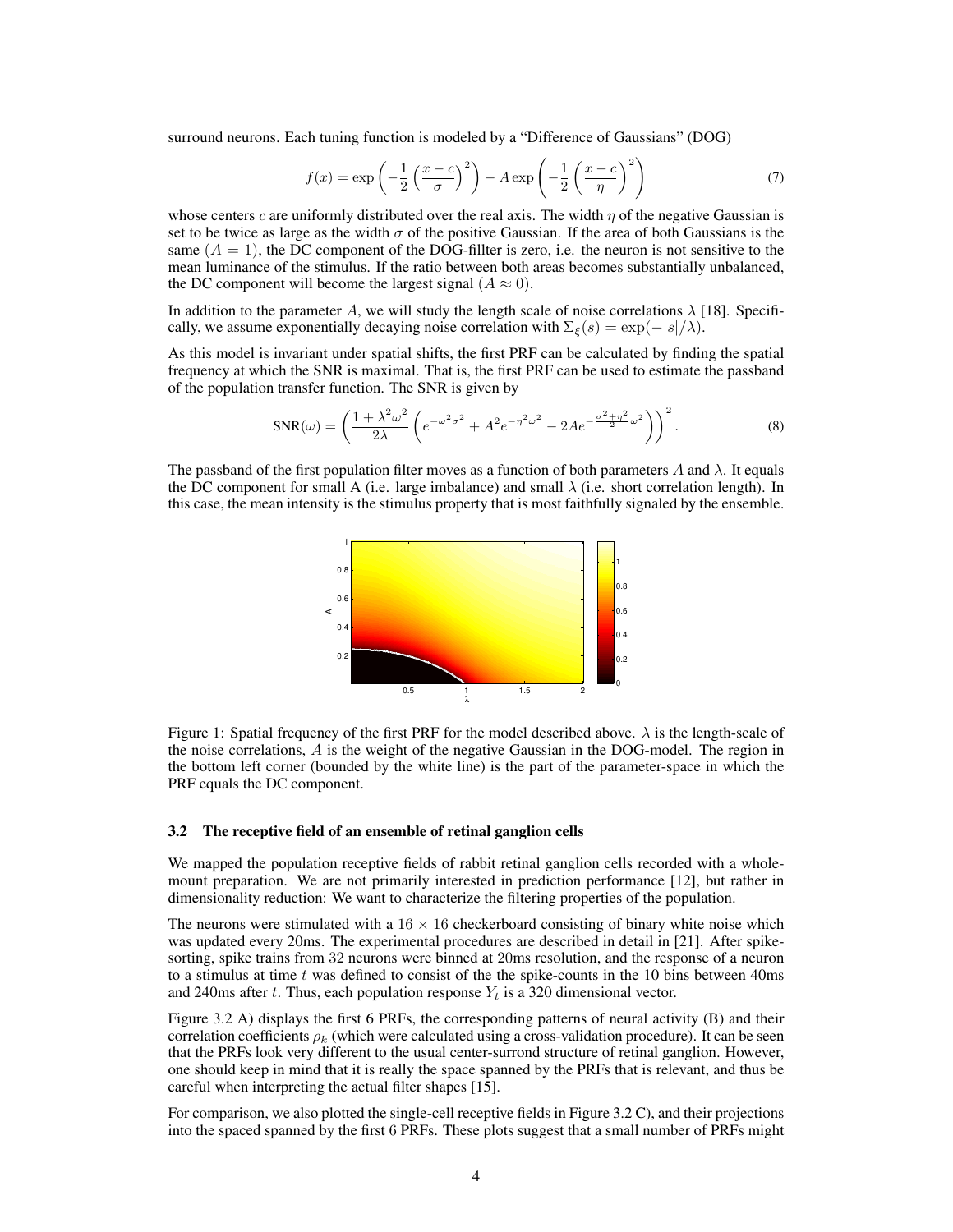be sufficient to approximate each of the receptive fields. To determine the dimensionality of the relevant subspace, we analyzed the correlation-coefficients  $\rho_k$ . The Gaussian Mutual Information relevant subspace, we analyzed the correlation-coefficients  $p_k$ . The Gaussian Mutual Information  $M1_{Gauss} = -\frac{1}{2}$ we analyzed the correlation-coefficients  $\rho_k$ . The Gaussian Mutual Information<br>  $\sum_{k=1}^{K} \log(1-\rho_k^2)$  is an estimate of the information contained in the subspace spanned by the first K PRFs. Based on this measure, a 12 dimensional subspace accounts for 90% of the total information.

In order to link the empirically estimated PRFs with the theoretical analysis in section 3.1, we calculated the spectral properties of the first PRF. Our analysis revealed that most of the power is in the low frequencies, suggesting that the population is in the parameter-regime where the single-cell the low frequencies, suggesting that the population is in the parameter- regime where the single-cell<br>measuring fields have agreed the DC comparant and the parameters against the single-which receptive fields have power in the DC-component and the noise-correlations have short range, which is certainly reasonable for retinal ganglion cells [4].



Figure 2: The population receptive fields of a group of 32 retinal ganglion cells: A) the first 6 PRFs, as sorted by the correlation coefficient  $\rho_k$  B) the response features  $b_k$  coupled with the PRFs. Each row of each image corresponds to one neuron, and each column to one time-bin. Blue color denotes enhanced activity, red suppressed. It can be seen that only a subset of neurons contributed to the first enhanced activity, red suppressed. It can be seen that only a subset of neurons contributed to the first only a subset of  $\Omega$ .  $6.6$  PrFs. C) The single-cell receptive fields of 24 neurons from our population, and their projections into the single-cell receptive fields of  $\overline{D}$ into the space spanned by the 6 PRFs.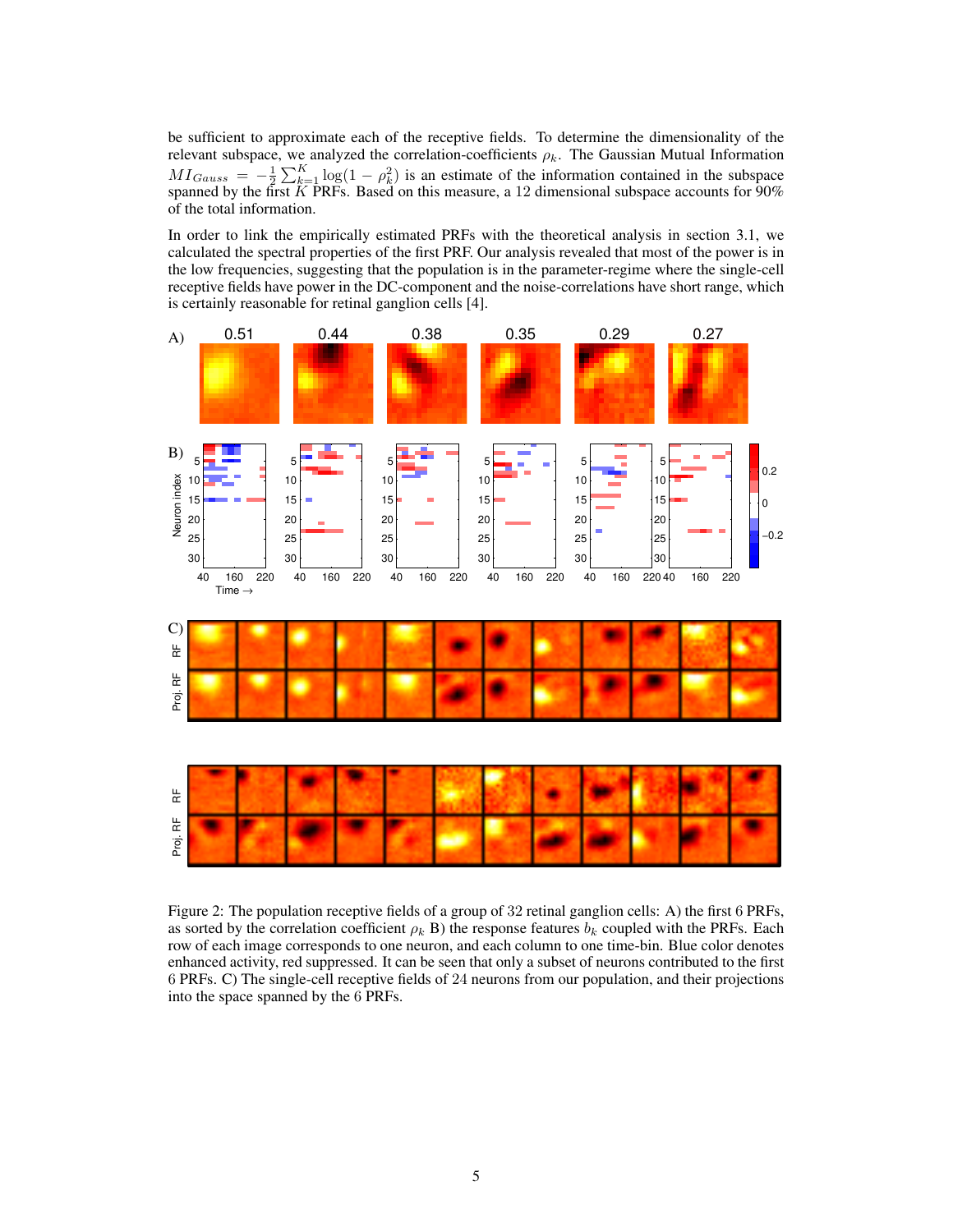

Figure 3. A) Correlation coefficients  $p_k$  for the Figure 3 same calculated using  $p_k$  for the Preficients and error-bars are calculated using  $p_k$  of the error-bars are calculated using  $p_k$  or  $p_k$  or  $p_k$  or  $p_k$  or  $p$ a cross-validation procedure. B) Gaussian-MI of the subspace spanned by the first K PRFs.

# 4 Nonlinear extensions using Kernel Canonical Correlation Analysis

Thus far, our model is completely linear: We assume that the stimulus is linearly related to the neural responses, and we also assume a linear readout of the response. In this section, we will neural responses, and we also assume a linear readout of the response. In this section, we will explore generalizations of the CCA model using Kernel CCA. By embedding the stimulus-space nonlinearly in a feature space, nonlinear codes can be described.

Kernel methods provide a framework for extending linear algorithms to the nonlinear case [8]. After projecting the data into a feature space via a feature maps  $\phi$  and  $\psi$ , a solution is found using linear projecting the data into a feature space via a feature maps  $\psi$  and  $\psi$ , a solution is found using linear methods in the feature space. In the case of Kernel CCA  $[1, 10, 2, 7]$  one seeks to find a linear relationship between the random variables  $\hat{X} = \phi(X)$  and  $\hat{Y} = \psi(Y)$ , rather than between X and Y. If an algorithm is purely defined in terms of dot-products, and if the dot-product in feature space  $k(s,t) = \langle \psi(s), \psi(t) \rangle$  can be computed efficiently, then the algorithm does not require explicit calculation of the feature maps  $\phi$  and  $\psi$ . This "kernel-trick" makes it possible to work in high-(or infinite)-dimensional feature spaces. It is worth mentioning that the space of patterns  $Y$  itself (or immediated infinite) dimensional feature spaces. It is worth mentioning that the space of patterns  $\ell$  is  $\ell$  is  $\ell$  is a throughouth mention of  $\ell$  is  $\ell$  is a throughouth mention of  $\ell$  is  $\ell$  in  $\ell$  is  $\ell$ does not have to be a vector space. Given a data-set  $x_1 \ldots x_n$ , it suffices to know the dot-products between any pair of training points,  $K_{ij} := \langle \psi(y_i), \psi(y_j) \rangle$ .

The kernel function  $k(s, t)$  can be seen as a similiarity measure. It incorporates our assumptions about which spike-patterns should be regarded as similar "messages". Therefore, the choice of the kernel-function is closely related to specifing what the search-space of *potential* neural codes is. A number of distance- and kernel-functions [6, 19] have been proposed to compute distances between number of distance- and kernel-functions  $[0, 17]$  have been proposed to compute distances between  $\epsilon$  and  $\epsilon$  and  $\epsilon$  and  $\epsilon$  and  $\epsilon$  and  $\epsilon$  and  $\epsilon$  and  $\epsilon$  and  $\epsilon$  and  $\epsilon$  and  $\epsilon$  and  $\epsilon$  and  $\epsilon$  and  $\epsilon$  spinct-trains. They can be designed to take into account precisely timed pattern of spikes, or to be invariant to certain transformations such as temporal jitter.

We interact the concept on simulated data. We will use a similarly incessive based on the metric  $\overline{D}$  $D<sup>intercal at</sup>$  [19] to estimate the receptive field of a neuron which does not use its firing rate, but rather the occurrence of specific the occurrence intervals to convey information about the stimulus. The metric  $\eta$  $D^{\text{max}}$  between two spike-trains is essentially the cost of matching their intervals by shifting, adding or deleting spikes. (We set  $k(s, t) = \exp(-D(s, t)$ . In theory, this function is not guaranteed to be positive definite, which could lead to numerical problems, but we did not encounter any in our simulation.) If we consider coding-schemes that are based on patterns of spikes, the methods described here become useful even for the analysis of single neurons. We will here concentrate on a described here become useful even for the analysis of single neurons. We will here concentrate on a single neuron, but the analysis can be extended to patterns distributed across several neurons .

Our hypothetical neuron encodes information in a pattern consisting of three spikes: The relative timing of the second spike is informative about the stimulus: The bigger the correlation between receptive field and stimulus  $\langle \mathbf{r}, \mathbf{s}_t \rangle$ , the shorter is the interval. If the receptive field is very dissimilar to the stimulus, the interval is long. While the timing of the spikes relative to each other is precise, there is jitter in the timing of the pattern relative to the stimulus. Figure  $4 \text{ A}$ ) is a raster plot of there is juttiful the therm in the pattern relative to the stimulus. Figure  $4 \times 9$  is a raster plot of  $\alpha$ ) is a rate of the pattern relative to the stimulus of the pattern relative to the pattern relative of the patter simulated spike-trains from this model, ordered by  $\setminus \{1, s_t\}$ . We also included noise spikes at random times.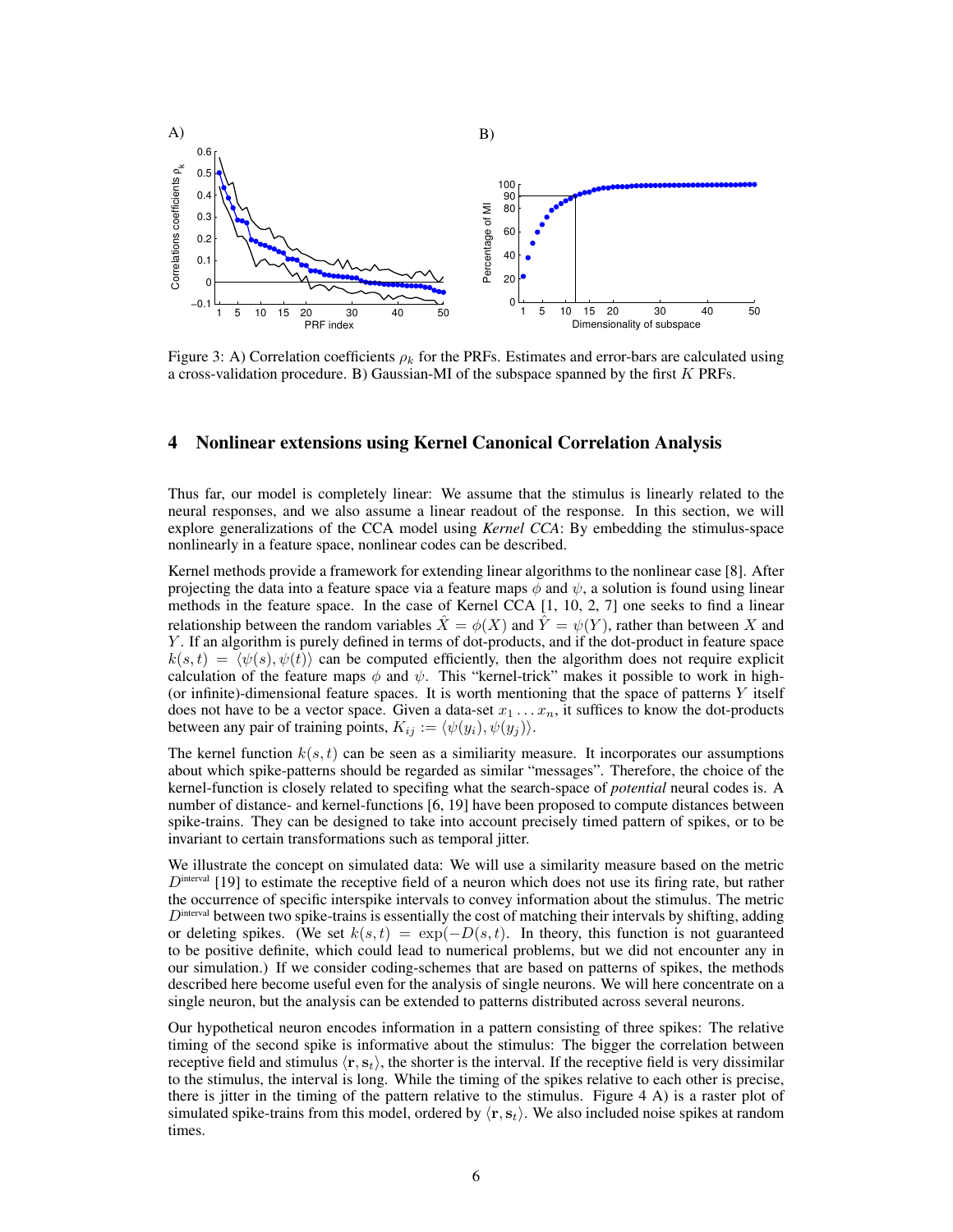

Figure 4: Coding by spike patterns: A) Receptive field of neuron described in Section 4. B) A subset of the simulated spike-trains, sorted with respect to the similarity between the shown stimulus and the receptive field of the model. The interval between the first two informative spikes in each trial is highlighted in red. C) Receptive field recovered by Kernel CCA, the correlation coefficient trial is highlighted in red. C) Receptive field is 0.02.  $\Sigma$  Receptive field derived wine linear characteristics in  $\epsilon$ between real and estimated receptive field is 0. 93 . D) Receptive field derived using linear decoding, correlation coefficient is 0.02.

Using these spike-trains, we tried to recover the receptive field  $\bf{r}$  without telling the algorithm what the indicating pattern was. Each stimulus was shown only once, and therefore, that every spikepattern occurred only once. We simulated 5000 stimulus presentations for this model, and applied Kernel CCA with a linear kernel on the stimuli, and the alignment-score on the spike-trains. By using incomplete Cholesky decompositions [2], one can compute Kernel CCA without having to calculate the full kernel matrix. As many kernels on spike trains are computationally expensive, this trick can result in substantial speed-ups of the computation. The receptive field was recovered (see Figure 4), despite the highly nonlinear encoding mechanism of the neuron. For comparison, we also Figure 4), despite the highly nonlinear encoding mechanism of the neuron. For comparison, we also<br>show what seconting field would be obtained wine linear decoding on the indicated high show what receptive field would be obtained using linear decoding on the indicated bins .

Although this neuron model may seem slightly contrived, it is a good proof of concept that, in principle, receptive fields can be estimated even if the firing rate gives no information at all about the stimulus, and the encoding is highly nonlinear. Our algorithm does not only look at patterns that the stimulus, and the encoding is highly nonlinear. Our algorithm does not only look at patterns that  $\alpha$ occur more often than expected by chance, but also takes into account to what extent their occurrence is correlated to the sensory input.

# 5 Conclusions

We set out to find a useful description of the stimulus-response relationship of an ensemble of neurons akin to the concept of receptive field for single neurons. The population receptive fields are neurons akin to the concept of receptive field for single neurons. The population receptive fields are the position receptive fields and  $\epsilon_{\rm B}$  are the population receptive fields are the population of  $\epsilon_{\rm B}$  and  $\$ found by a joint optimization over stimuli and spike-patterns , and are thus not bound to be triggered by single spikes.

We estimated the PRFs of a group of retinal ganglion cells, and found that the first PRF had most spectral power in the low-frequency bands, consistent with our theoretical analysis. The stimulus we used was a white-noise sequence—it will be interesting to see how the informative subspace and its spectral properties change for different stimuli such as colored noise. The ganglion cell layer of the retina is a system that is relatively well understood at the level of single neurons. Therefore, our results can readily be compared and connected to those obtained using conventional analysis techniques. However, our approach has the potential to be especially useful in systems in which the techniques. However, our approach has the potential to be especially useful in systems in which the functional significance of single cell receptive fields is difficult to interpret.